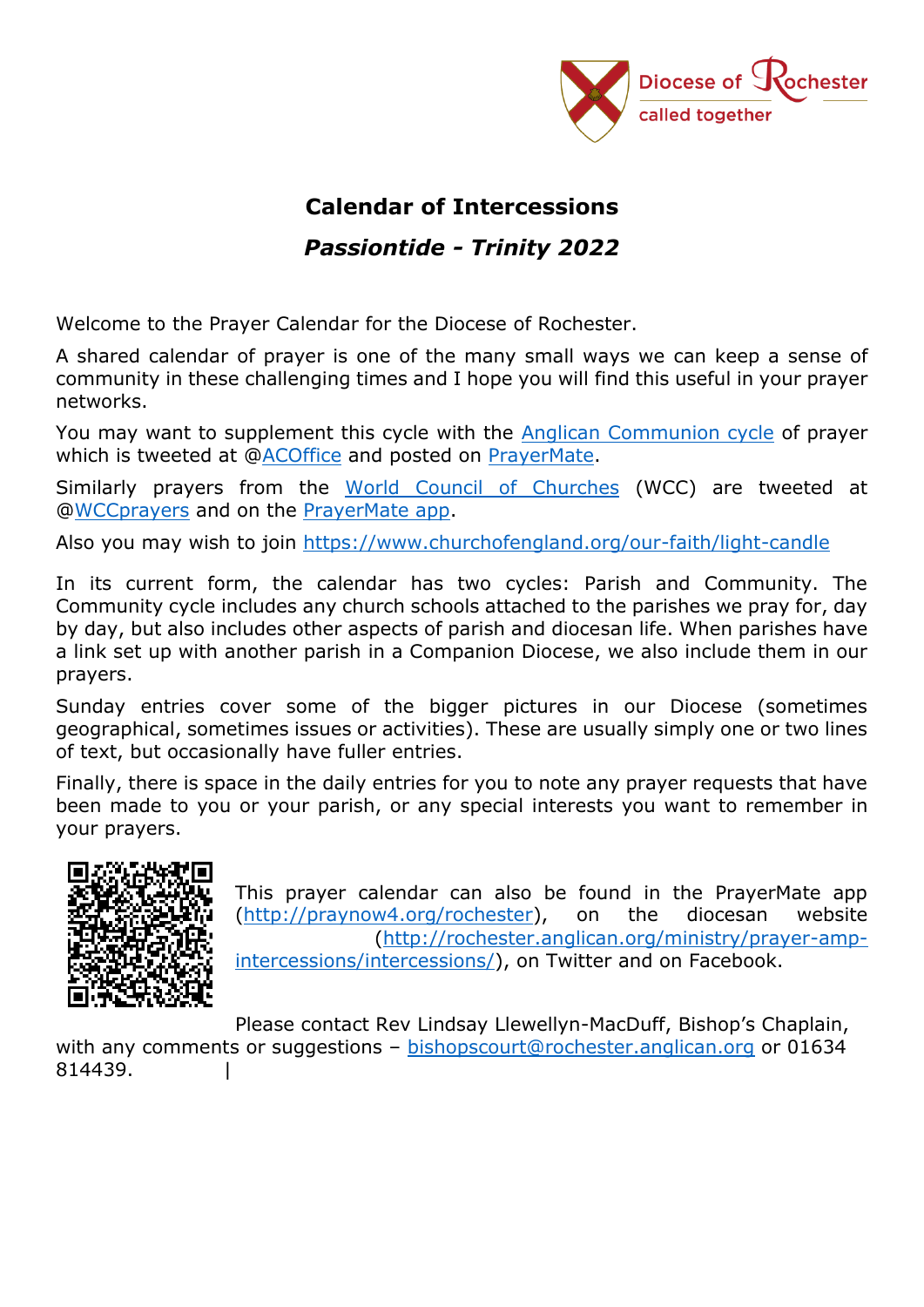| <b>Sunday</b><br><b>10 April</b><br><b>Holy Week</b> | <b>Palm Sunday</b><br>Pray for the peace of Jerusalem (Psalm 122).<br>The Most Reverend Hosam E. Naoum<br>Anglican Archbishop in Jerusalem (and Canon of our<br>Cathedral)<br><b>Prayer Requests:</b>     |
|------------------------------------------------------|-----------------------------------------------------------------------------------------------------------------------------------------------------------------------------------------------------------|
| <b>Monday</b><br>11 April                            | <b>Rochester Diocese:</b><br>For all Christians as they prepare to keep this week holy<br><b>Prayer Requests:</b>                                                                                         |
| <b>Tuesday</b><br>12 April                           | <b>Rochester Diocese:</b><br>For all approaching Easter with faithful eyes for the first time<br><b>Prayer Requests:</b>                                                                                  |
| Wednesday<br>13 April                                | <b>Rochester Diocese:</b><br>For those struggling with faith: for those who cannot believe,<br>or who wish they did not, and for those who rage against the<br>faith of others<br><b>Prayer Requests:</b> |
| <b>Thursday</b><br>14 April                          | <b>Rochester Diocese:</b><br>For all bishops, priests and deacons who are<br>encouraged to renew their ordination commitment<br>this week<br><b>Prayer Requests:</b>                                      |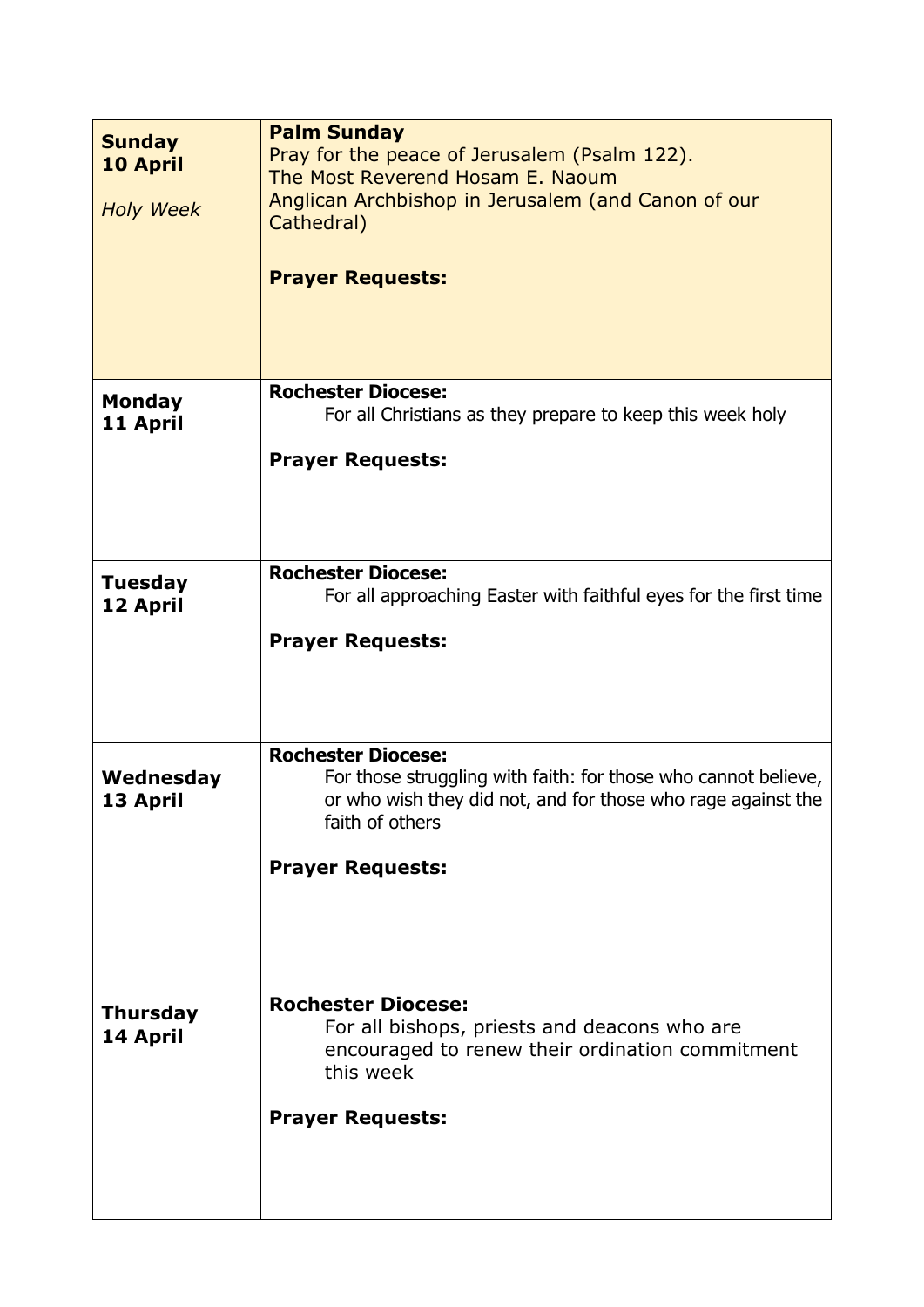| <b>Friday</b><br>15 April                              | <b>Rochester Diocese:</b><br>For those who feel abandoned by God or who cannot<br>see his face, for the despairing and the broken-<br>hearted<br><b>Prayer Requests:</b>                       |
|--------------------------------------------------------|------------------------------------------------------------------------------------------------------------------------------------------------------------------------------------------------|
| <b>Saturday</b><br>16 April                            | <b>Rochester Diocese:</b><br>For the bereaved, for all waiting for new life<br><b>Prayer Requests:</b>                                                                                         |
| <b>Sunday</b><br><b>17 April</b><br><b>Easter Week</b> | <b>Easter Day</b><br>That isolated and persecuted churches<br>may find fresh strength in the good news of Easter<br><b>Prayer Requests:</b>                                                    |
| <b>Monday</b><br>18 April                              | Parish cycle:<br>Anerley, Christ Church and St Paul<br>Team Rector: vacancy<br><b>Community Cycle:</b><br>HMP & YOI Rochester<br>Chaplain: The Rev Dr Miriam Barker<br><b>Prayer Requests:</b> |
| <b>Tuesday</b><br>19 April                             | Parish cycle:<br>Beckenham, Christ Church<br>Vicar: The Rev Rob Hinton<br>Community Cycle:<br>Huggens College<br>Chaplain: The Rev Philip Davies<br><b>Prayer Requests:</b>                    |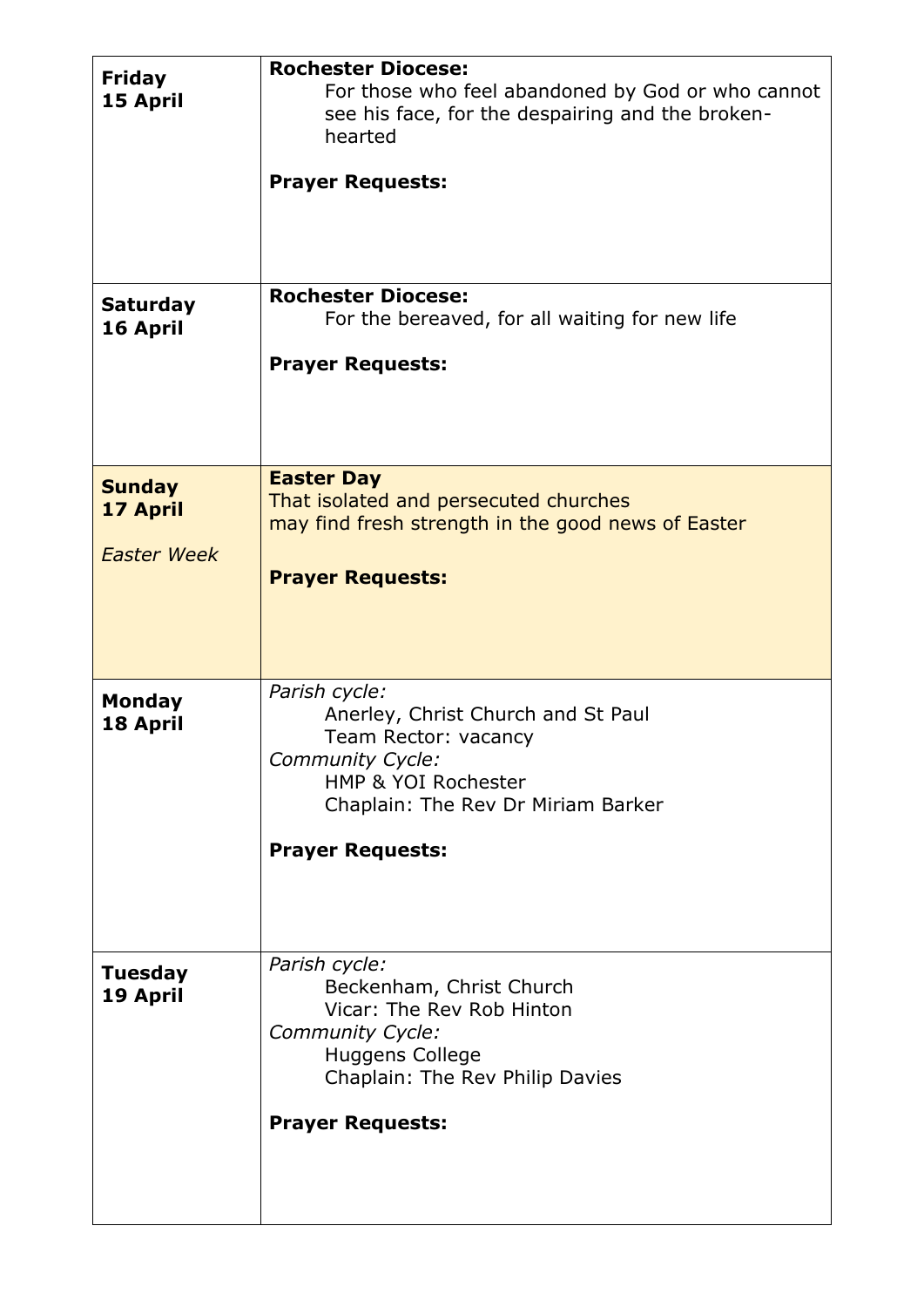| Wednesday<br>20 April       | Parish cycle:<br>Beckenham, St George and St Barnabas<br>Rector: The Rev Canon Jeremy Blunden<br>Companion Parish:<br>Estonia, Tallinna Toompea Kaarli<br>Community Cycle:<br>Bromley & Bexley Archdeaconry Steering Group<br>(BBASG)<br>Chair: The Venerable Katrina Barnes<br><b>Prayer Requests:</b> |
|-----------------------------|---------------------------------------------------------------------------------------------------------------------------------------------------------------------------------------------------------------------------------------------------------------------------------------------------------|
| <b>Thursday</b><br>21 April | Parish cycle:<br>Beckenham, St James and St Michael with St<br>Augustine<br>Vicar: The Rev Leon Carberry<br>Community Cycle:<br>Rochester Archdeaconry Steering Group (RASG)<br>Chair: The Venerable Andy Wooding Jones<br><b>Prayer Requests:</b>                                                      |
| <b>Friday</b><br>22 April   | Parish cycle:<br>Beckenham, St John the Baptist<br>Vicar: The Rev David Jones<br><b>Community Cycle:</b><br>Tonbridge Archdeaconry Steering Group (TASG)<br>Chair: The Ven Sharon Copestake<br><b>Prayer Requests:</b>                                                                                  |
| <b>Saturday</b><br>23 April | Parish cycle:<br>Beckenham, St Paul's<br>Vicar: The Rev Simon Couper<br>Community Cycle:<br>St George's CE Secondary School, Gravesend<br>Chaplain: The Rev Trudi Oliver<br>Headteacher: Mr Steve Carey<br><b>Prayer Requests:</b>                                                                      |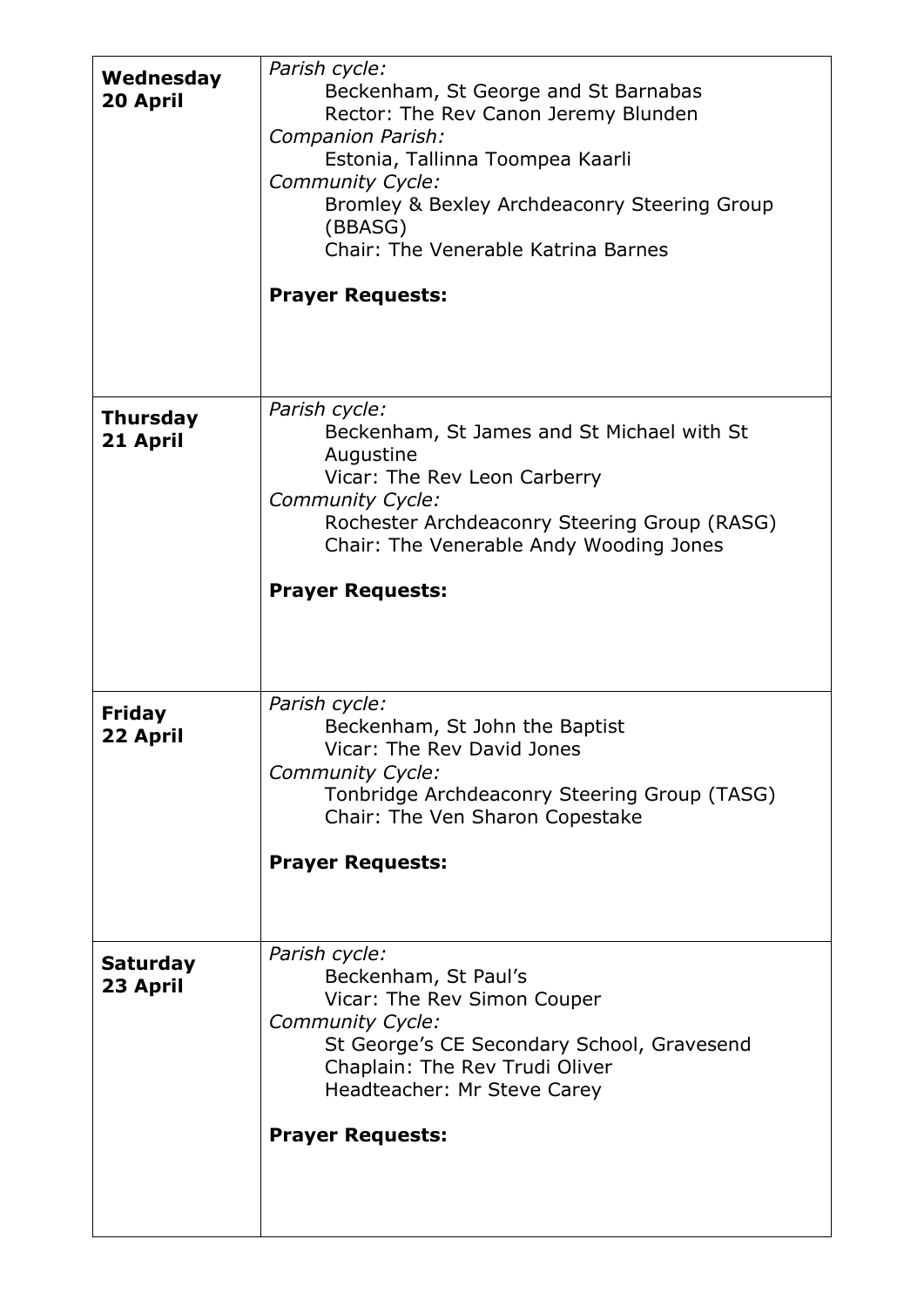| <b>Sunday</b><br>24 April<br>Easter 2 | <b>Tonbridge deanery</b><br>The Rev Dr Miriam Barker, Area Dean; Dr Sally Musson,<br>(proxy) Lay Chair<br><b>Prayer Requests:</b>                                                                                                             |
|---------------------------------------|-----------------------------------------------------------------------------------------------------------------------------------------------------------------------------------------------------------------------------------------------|
| <b>Monday</b><br>25 April             | Parish cycle:<br>Penge, Holy Trinity with St John the Evangelist<br>Priest-in-Charge: vacancy<br>Community Cycle:<br>St. John's CE Primary School, Penge<br>Headteacher: Mrs Sharon Rutherford (Head of<br>School)<br><b>Prayer Requests:</b> |
| <b>Tuesday</b><br>26 April            | Parish cycle:<br>Shortlands, St Mary<br>Vicar: The Rev Gary Best<br>Community Cycle:<br>For Pilgrims and visitors attending the Cathedral's<br>"The Leaves of the Trees" Covid memorial<br><b>Prayer Requests:</b>                            |
| Wednesday<br>27 April                 | Parish cycle:<br>Bickley, St George<br>Vicar: vacancy<br>Community Cycle:<br>St. George's CE Primary School, Bickley<br>Headteacher: Mrs Ellen Peyton (Head of School)<br><b>Prayer Requests:</b>                                             |
| <b>Thursday</b><br>28 April           | Parish cycle:<br>Bromley, Christ Church<br>Vicar: The Rev Iain Broomfield<br>Community Cycle:<br>Trinity CE Secondary School, Erith<br>Chaplain: The Rev Alison Healy<br>Headteacher: Mr Simon Godden                                         |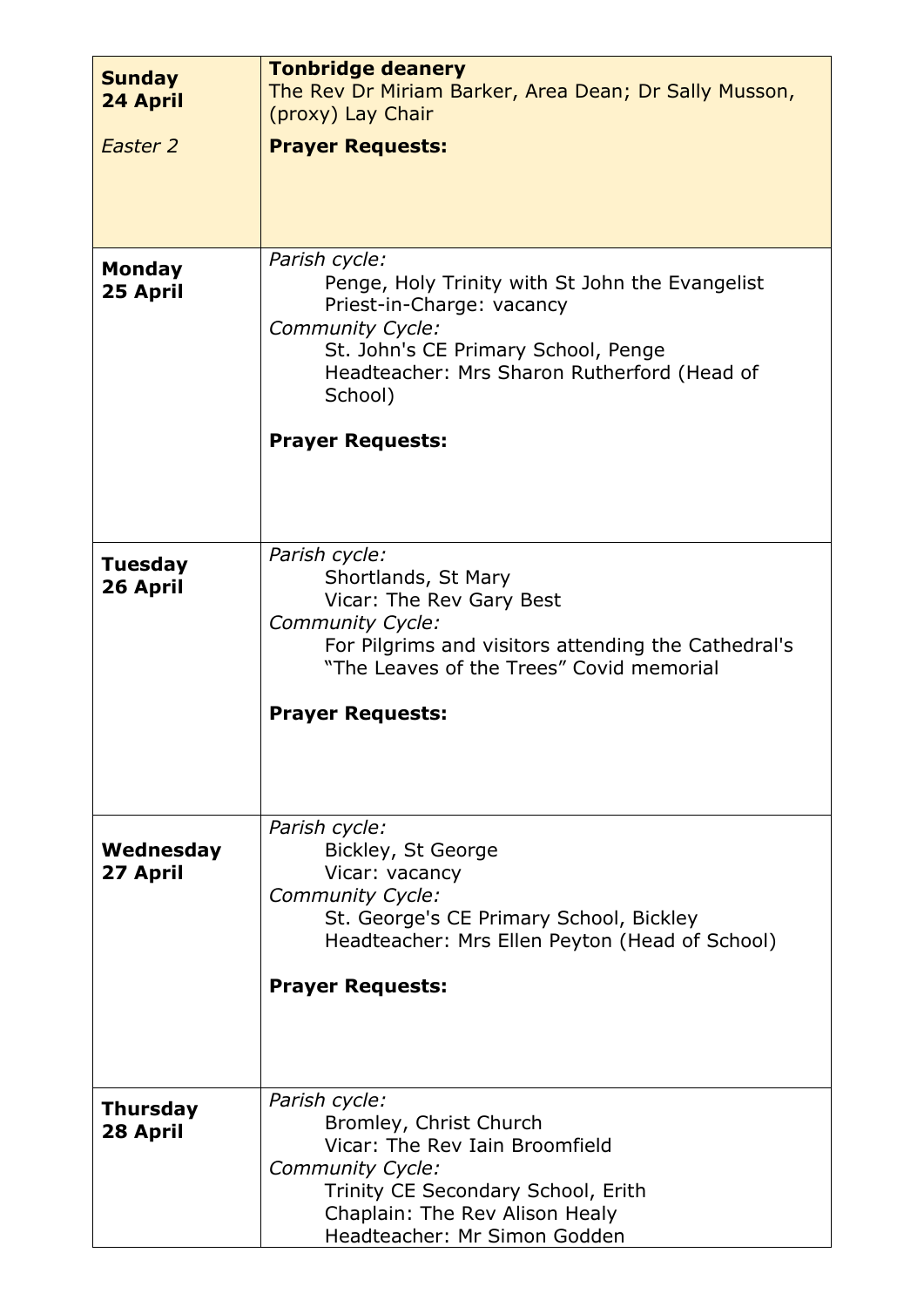|                                    | <b>Prayer Requests:</b>                                                                                                                                                                                                                                                         |
|------------------------------------|---------------------------------------------------------------------------------------------------------------------------------------------------------------------------------------------------------------------------------------------------------------------------------|
|                                    |                                                                                                                                                                                                                                                                                 |
| <b>Friday</b><br>29 April          | Parish cycle:<br>Bromley Common, Holy Trinity<br>Vicar: The Rev Roger Bristow<br>Community Cycle:<br>Trinity CE Primary School, Bromley<br>Headteacher: Mrs Anne Illing (Head of School)<br><b>Prayer Requests:</b>                                                             |
| <b>Saturday</b><br>30 April        | Parish cycle:<br>Bromley Common, St Augustine with St Luke<br>Vicar: The Rev Steve Spencer<br><b>Companion Parish:</b><br>Kondoa, Mwakisabe St Mark<br>Community Cycle:<br>Tunbridge Wells Hospital (Pembury)<br>Chaplain: The Rev Sue Fauchon-Jones<br><b>Prayer Requests:</b> |
| <b>Sunday</b><br>1 May<br>Easter 3 | <b>Strood deanery</b><br>The Rev Dr Mark Borley, Area Dean; Mrs Hilda<br><b>Woolmington, Lay Chair</b><br><b>Prayer Requests:</b>                                                                                                                                               |
| <b>Monday</b><br>2 May             | Parish cycle:<br>Bromley, St Andrew<br>Vicar: The Rev Julie Bowen<br>Community Cycle:<br>Tonbridge School, Tonbridge<br>Chaplain: The Rev David Peters<br><b>Prayer Requests:</b>                                                                                               |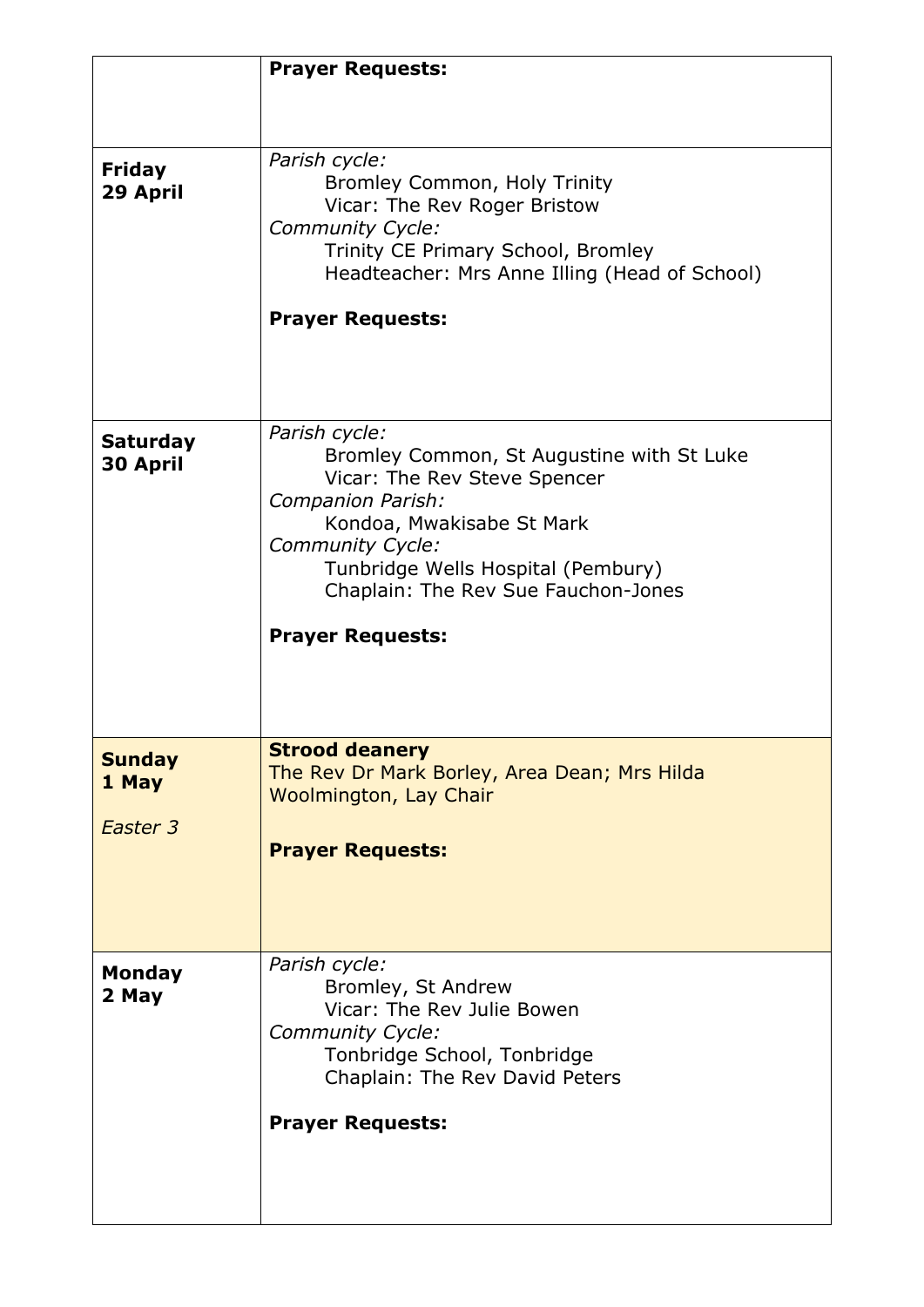| <b>Tuesday</b><br>3 May  | Parish cycle:<br>Bromley, St John the Evangelist<br>Vicar: The Rev Andrew McClellan<br>Community Cycle:<br>For all of our Honorary Assistant Bishops<br><b>Prayer Requests:</b>                                                                           |
|--------------------------|-----------------------------------------------------------------------------------------------------------------------------------------------------------------------------------------------------------------------------------------------------------|
| Wednesday<br>4 May       | Parish cycle:<br>Bromley, St Mark<br>Vicar: The Rev Canon Victoria Pask<br><b>Community Cycle:</b><br>St. Mark's CE Primary School, Bromley<br>Headteacher: Mr Chris Hollands (Head of School)<br><b>Prayer Requests:</b>                                 |
| <b>Thursday</b><br>5 May | Parish cycle:<br>Bromley, St Mary<br>Vicar: The Rev Alan Keeler<br>Community Cycle:<br>For all of our Area Deans<br><b>Prayer Requests:</b>                                                                                                               |
| <b>Friday</b><br>6 May   | Parish cycle:<br>Bromley, St Peter and St Paul<br>Vicar: The Rev James Harratt<br>Companion Parish:<br>Harare, Highfield St Paul's<br>Community Cycle:<br>Parish CE Primary School, Bromley<br>Headteacher: Mrs Rachel Coleman<br><b>Prayer Requests:</b> |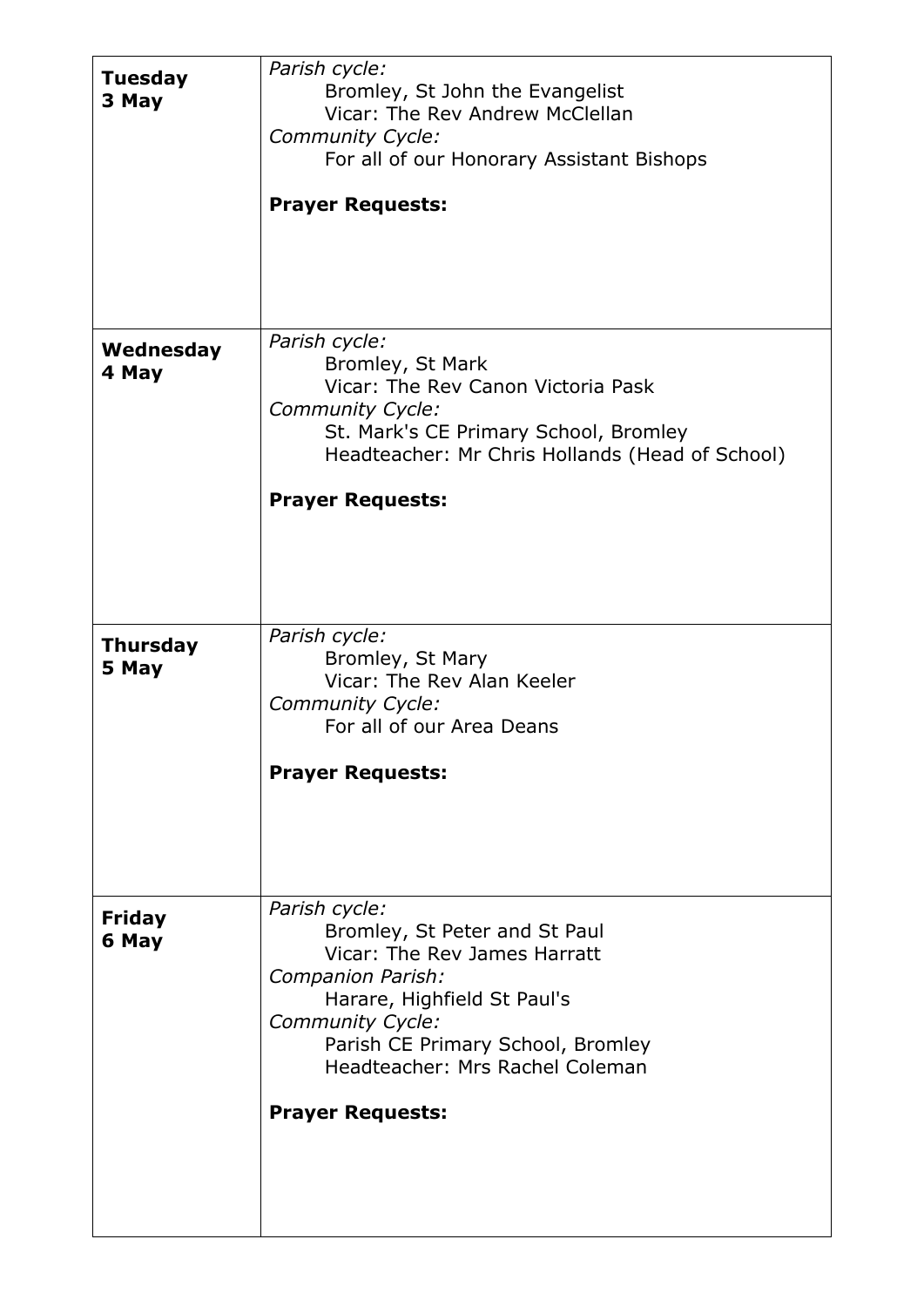| <b>Saturday</b><br>7 May | Parish cycle:<br>Chislehurst, Christ Church<br>Vicar: The Rev Dave Johnston<br><b>Companion Parish:</b><br>Kondoa, Mrijo parish<br>Community Cycle:<br>For Deanery Synods<br><b>Prayer Requests:</b>                   |
|--------------------------|------------------------------------------------------------------------------------------------------------------------------------------------------------------------------------------------------------------------|
| <b>Sunday</b><br>8 May   | <b>Tonbridge Archdeaconry</b><br>The Venerable Sharon Copestake, Archdeacon                                                                                                                                            |
| Easter 4                 | <b>Prayer Requests:</b>                                                                                                                                                                                                |
| <b>Monday</b><br>9 May   | Parish cycle:<br>Chislehurst, St Nicholas<br>Rector: The Rev Jonathan Bauer<br><b>Community Cycle:</b><br>St. Nicholas CE Aided Primary School, Chislehurst<br>Headteacher: Mrs Sophie Sear<br><b>Prayer Requests:</b> |
| <b>Tuesday</b><br>10 May | Parish cycle:<br>Chislehurst, The Annunciation<br>Vicar: The Rev Paul Farthing<br>Community Cycle:<br>For Clergy new to the diocese and the New Posts<br>Conference meeting this week<br><b>Prayer Requests:</b>       |
| Wednesday                | Parish cycle:<br>Hayes, St Mary the Virgin                                                                                                                                                                             |
| 11 May                   | Rector: vacancy                                                                                                                                                                                                        |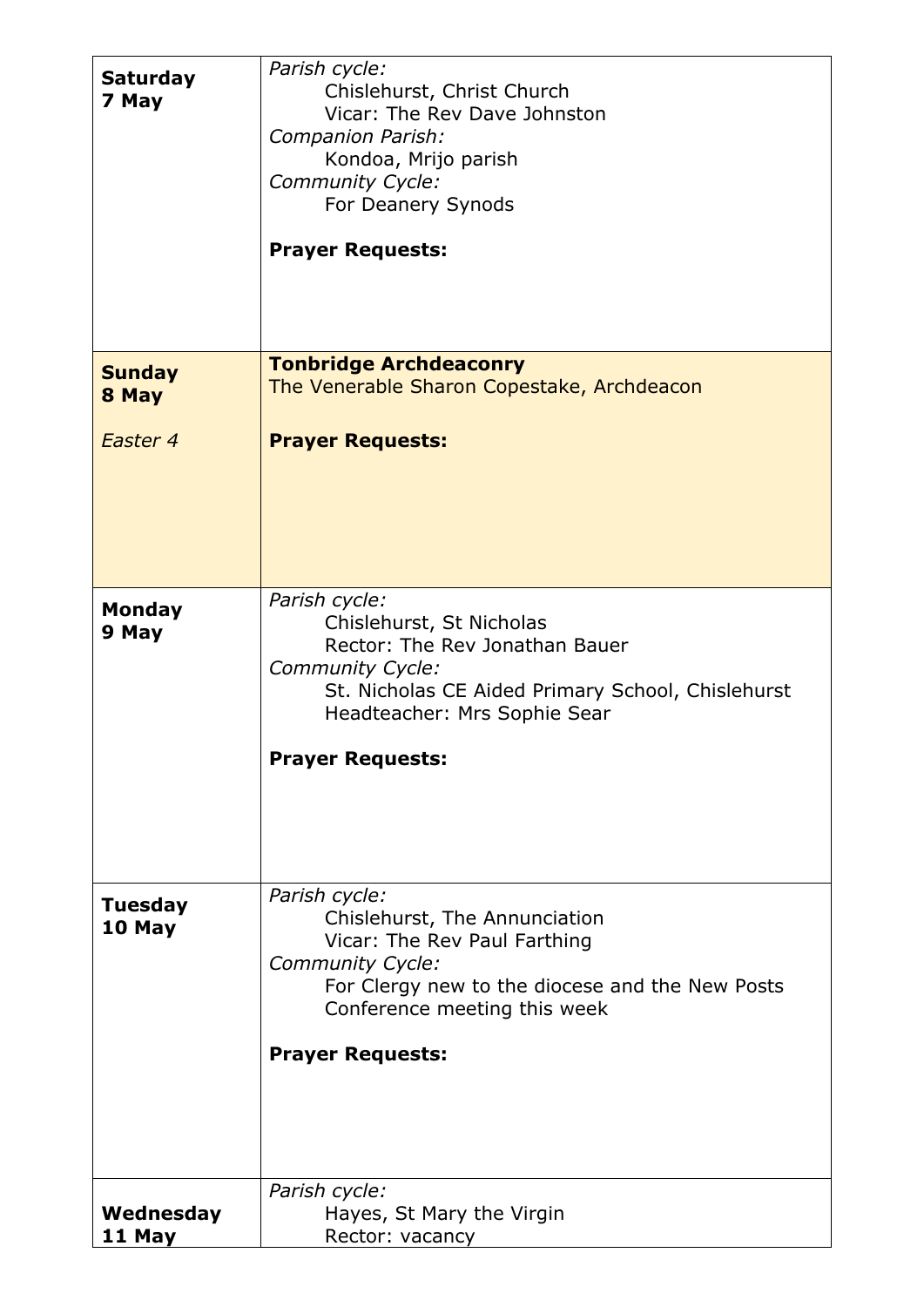|                           | Companion Parish:<br>St Mary's Hayes Youth Group - Mpwapwa Cathedral<br>Compassion project                                                                                                                                                                          |
|---------------------------|---------------------------------------------------------------------------------------------------------------------------------------------------------------------------------------------------------------------------------------------------------------------|
|                           | Community Cycle:<br>For parish and diocesan administrators and support<br>staff                                                                                                                                                                                     |
|                           | <b>Prayer Requests:</b>                                                                                                                                                                                                                                             |
| <b>Thursday</b><br>12 May | Parish cycle:<br>Barnehurst, St Martin<br>Vicar: The Rev Gareth Bowen<br><b>Community Cycle:</b><br>Bishop's Advisor for Ordained Women's Ministry:<br>The Rev Canon Mandy Carr<br><b>Prayer Requests:</b>                                                          |
|                           |                                                                                                                                                                                                                                                                     |
| <b>Friday</b><br>13 May   | Parish cycle:<br>Belvedere, All Saints<br>Vicar: The Rev Simon Archer<br>Community Cycle:<br>Bishop's Adviser for BAME matters: The Rev Canon<br>Jeremy Blunden                                                                                                     |
|                           | <b>Prayer Requests:</b>                                                                                                                                                                                                                                             |
| <b>Saturday</b><br>14 May | Parish cycle:<br>Belvedere, St Augustine of Canterbury<br>Vicar: The Rev Clive Jones<br>Companion Parish:<br>Harare, Chitungwiza St Mary's<br>Community Cycle:<br>St Augustine's of Canterbury CE Primary School,<br><b>Belvedere</b><br>Headteacher: Mr Mark Smale |
|                           | <b>Prayer Requests:</b>                                                                                                                                                                                                                                             |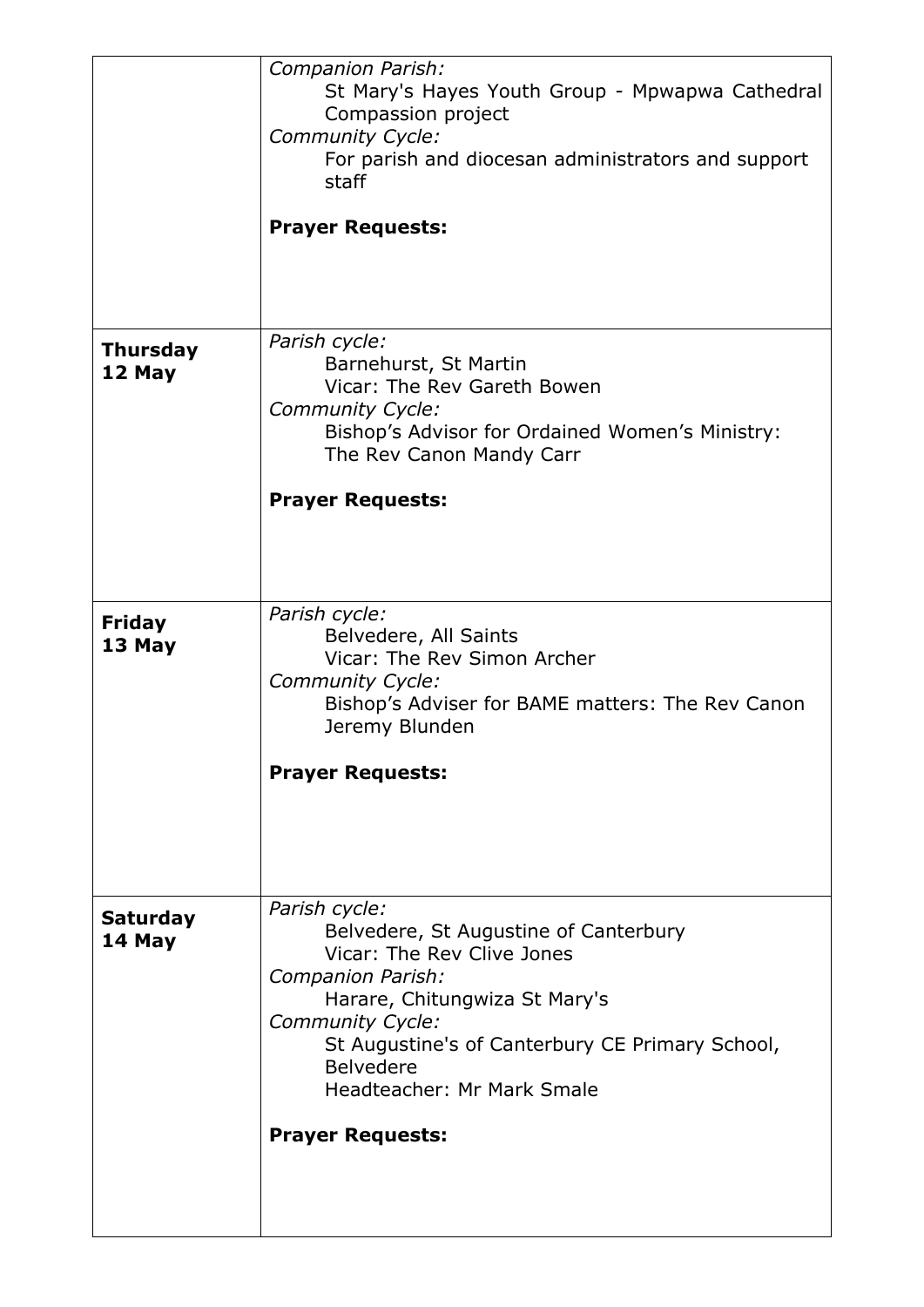| <b>Sunday</b><br>15 May<br>Easter 5 | <b>Tunbridge Wells deanery</b><br>The Rev Douglas Wren, Area Dean; Mr Andrew Smith, Lay<br>Chair<br><b>Prayer Requests:</b>                                                                                                                                                                                                     |
|-------------------------------------|---------------------------------------------------------------------------------------------------------------------------------------------------------------------------------------------------------------------------------------------------------------------------------------------------------------------------------|
| <b>Monday</b><br>16 May             | Parish cycle:<br>Bexleyheath, Christ Church<br>Vicar: The Rev Trevor Wyatt<br>Companion Parish:<br>Kondoa, Kidoka St Paul<br>Community Cycle:<br>Bishop's Adviser for Overseas Partnerships: The Rev<br>Canon David Kitley<br>Companion Diocese Link Co-ordinator: The Rev<br><b>Christine Allen</b><br><b>Prayer Requests:</b> |
| <b>Tuesday</b><br>17 May            | Parish cycle:<br>Bexleyheath, St Peter<br>Vicar: The Rev Jim Charles<br>Community Cycle:<br>For the Benefice of Hever, Four Elms and<br>Markbeech, and Rev Simon Braid instituted today<br><b>Prayer Requests:</b>                                                                                                              |
| Wednesday<br>18 May                 | Parish cycle:<br>Bostall Heath, St Andrew<br>Vicar: The Rev Sulaiman Shahzad<br>Community Cycle:<br>For the Benefice of Borough Green, and Rev Chris<br>Turner instituted today<br><b>Prayer Requests:</b>                                                                                                                      |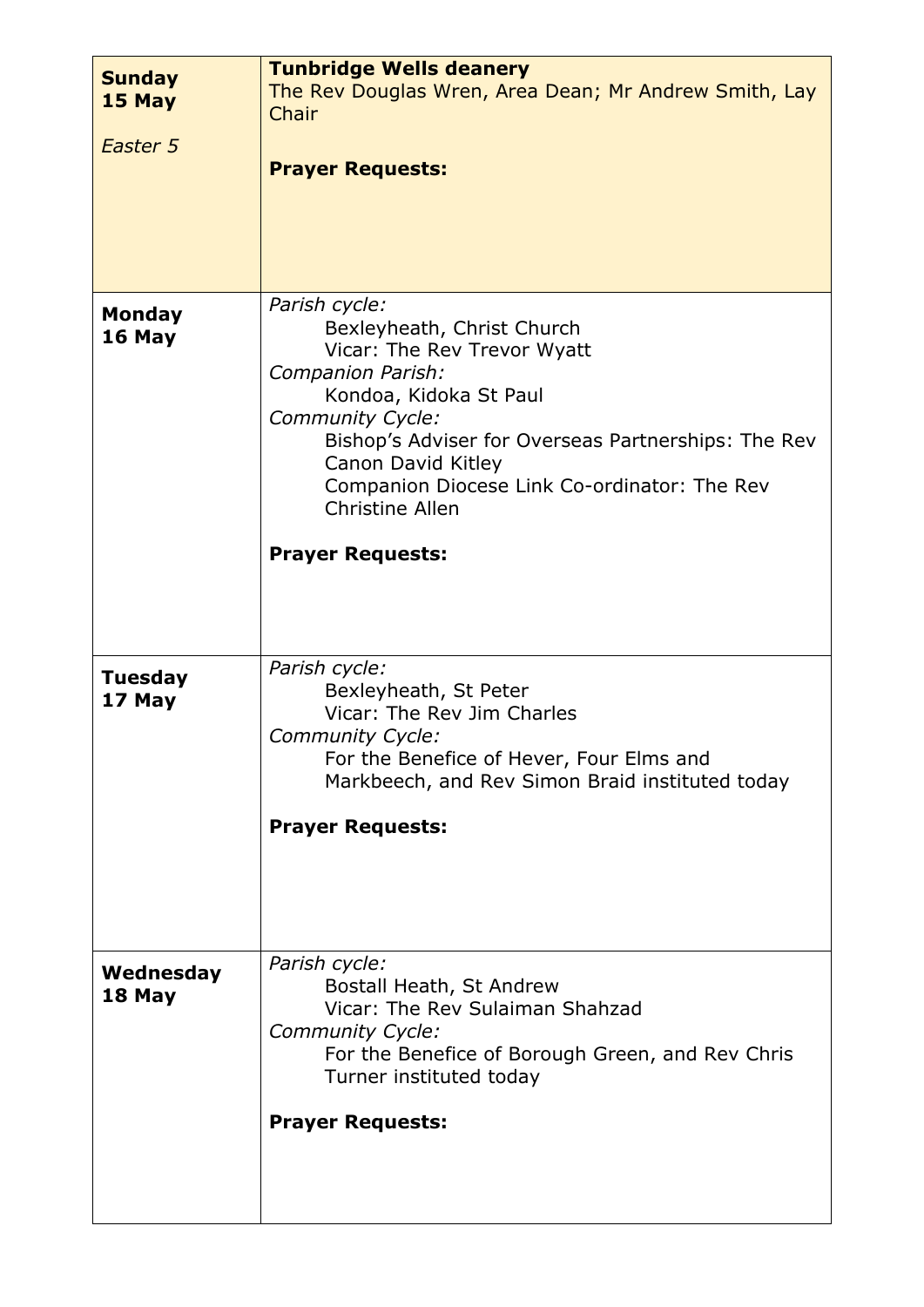| <b>Thursday</b><br>19 May                      | Parish cycle:<br>Crayford, St Paulinus<br>Rector: The Rev Paul Prentice<br>Community Cycle:<br>St. Paulinus CE Primary School, Crayford<br>Headteacher: Mrs Sarah Young<br><b>Prayer Requests:</b> |
|------------------------------------------------|----------------------------------------------------------------------------------------------------------------------------------------------------------------------------------------------------|
| <b>Friday</b><br>20 May                        | Parish cycle:<br>Erith, Christ Church<br>Vicar: vacancy<br>Community Cycle:<br>Christ Church CE Primary School, Erith<br>Headteacher: Mrs Gillian Ball, Head of School<br><b>Prayer Requests:</b>  |
| <b>Saturday</b><br>21 May                      | Parish cycle:<br>Erith, St John the Baptist<br>Priest-in-Charge: The Rev Canon Adam Foot<br>Community Cycle:<br>Malling Abbey<br>Mother Abbess: Mtr Anne Clarke<br><b>Prayer Requests:</b>         |
| <b>Sunday</b><br>22 May<br>Easter <sub>6</sub> | <b>Kondoa</b><br>Our Companion Diocese, Kondoa: The Rt Rev Given Gaula,<br><b>Bishop</b><br><b>Prayer Requests:</b>                                                                                |
| <b>Monday</b><br>23 May                        | Parish cycle:<br>Falconwood, Bishop Ridley Church<br>Vicar: The Rev Mark Tariq<br><b>Community Cycle:</b><br>Bishop Ridley CE Primary School, Falconwood<br>Headteacher: Mr Stuart Keep            |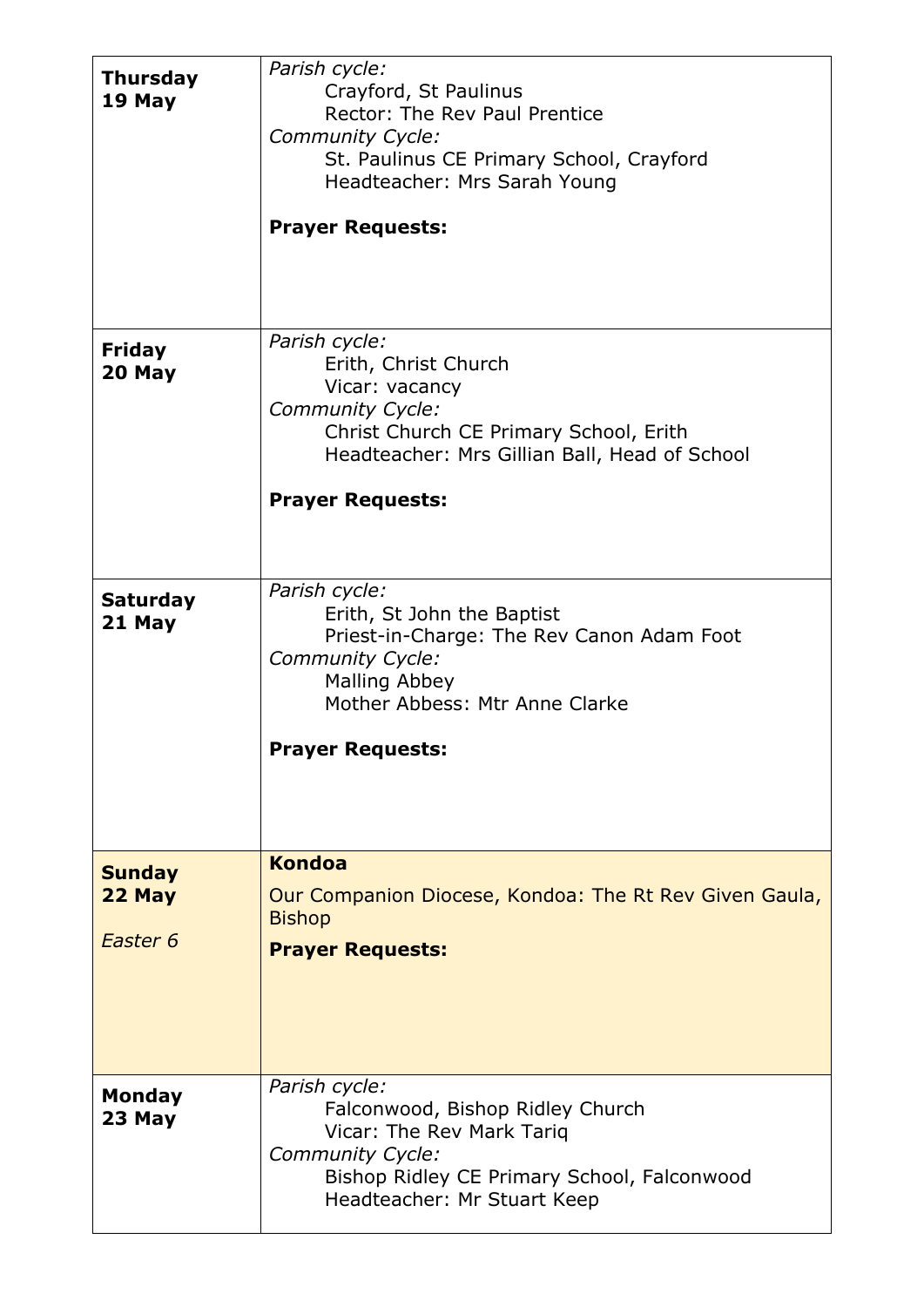|                          | <b>Prayer Requests:</b>                                                                                 |
|--------------------------|---------------------------------------------------------------------------------------------------------|
|                          |                                                                                                         |
|                          |                                                                                                         |
|                          |                                                                                                         |
| <b>Tuesday</b><br>24 May | Parish cycle:<br>Northumberland Heath, St Paul<br>Vicar: The Rev Clive Beazley-Long<br>Community Cycle: |
|                          | For the Bishop's Leadership Team, meeting today                                                         |
|                          | <b>Prayer Requests:</b>                                                                                 |
|                          |                                                                                                         |
|                          |                                                                                                         |
|                          |                                                                                                         |
|                          | Parish cycle:                                                                                           |
| Wednesday                | Slade Green, St Augustine                                                                               |
| 25 May                   | Priest-in-Charge: The Rev Jim Bennett                                                                   |
|                          | Community Cycle:                                                                                        |
|                          | South East Coast Ambulance Trust                                                                        |
|                          | Chaplains: The Rev David Jones and Ellen Couzens                                                        |
|                          | <b>Prayer Requests:</b>                                                                                 |
|                          |                                                                                                         |
|                          |                                                                                                         |
|                          |                                                                                                         |
|                          |                                                                                                         |
| <b>Thursday</b>          | Parish cycle:                                                                                           |
| 26 May                   | Welling, St John the Evangelist<br>Vicar: The Rev Canon Adam Foot                                       |
|                          | <b>Community Cycle:</b>                                                                                 |
| <b>Ascension Day</b>     | For Thy Kingdom Come initiatives across the                                                             |
|                          | <b>Diocese</b>                                                                                          |
|                          |                                                                                                         |
|                          | <b>Prayer Requests:</b>                                                                                 |
|                          |                                                                                                         |
|                          |                                                                                                         |
|                          |                                                                                                         |
|                          | Parish cycle:                                                                                           |
| <b>Friday</b><br>27 May  | Biggin Hill, St Mark's                                                                                  |
|                          | Vicar: The Rev Alison Newman                                                                            |
|                          | Community Cycle:                                                                                        |
|                          | For our Sisters and brothers in the Baptist family of                                                   |
|                          | Churches                                                                                                |
|                          | <b>Prayer Requests:</b>                                                                                 |
|                          |                                                                                                         |
|                          |                                                                                                         |
|                          |                                                                                                         |
|                          |                                                                                                         |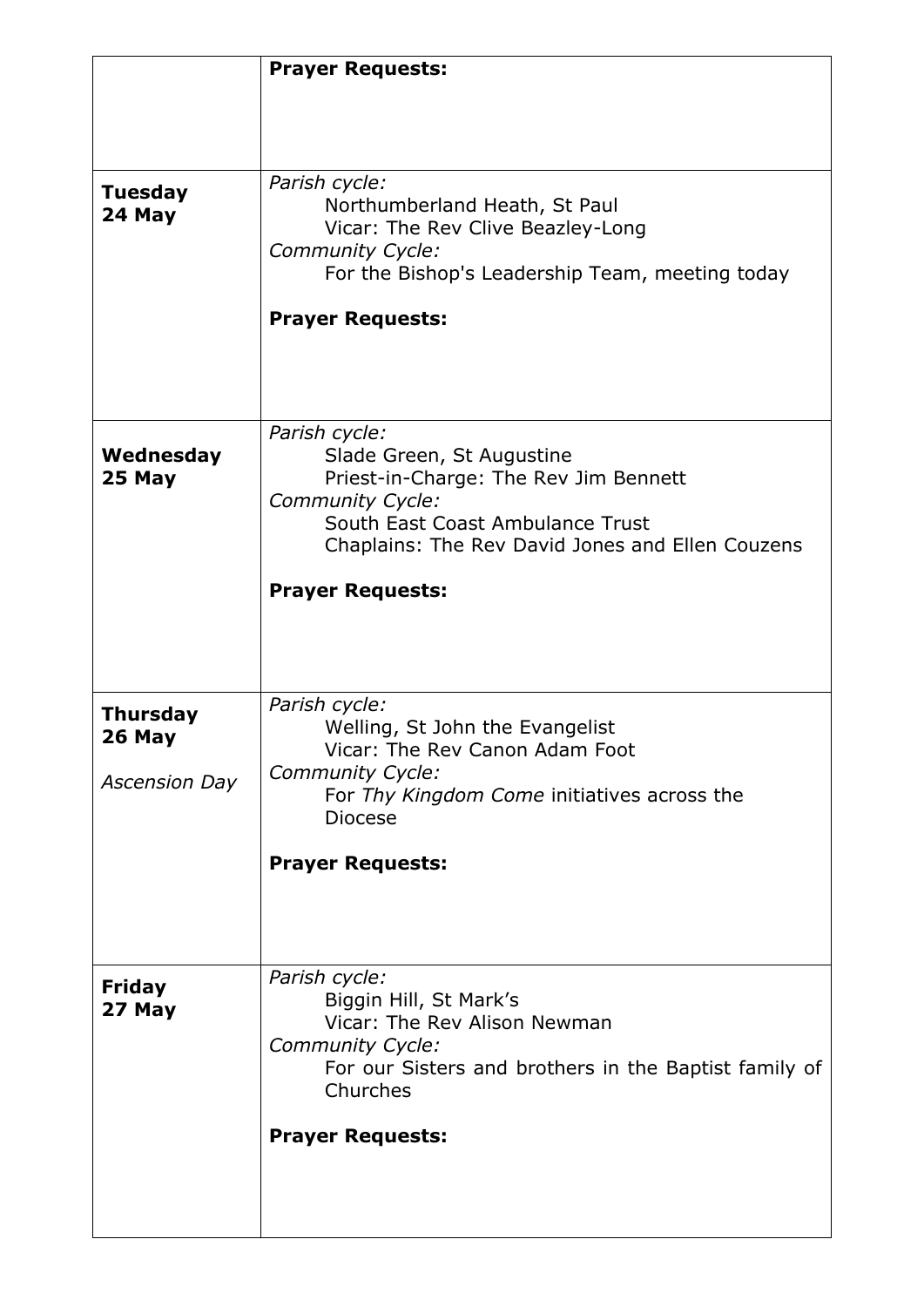| <b>Saturday</b><br>28 May | Parish cycle:<br>Chelsfield, St Martin of Tours<br>Rector: The Rev Susan Atkinson-Jones<br>Community Cycle:<br>Diocesan Dept: Safeguarding<br>Lead Diocesan Safeguarding Advisor: Greg Barry<br><b>Prayer Requests:</b>                                                                                                               |
|---------------------------|---------------------------------------------------------------------------------------------------------------------------------------------------------------------------------------------------------------------------------------------------------------------------------------------------------------------------------------|
| <b>Sunday</b>             | <b>Thy Kingdom Come</b>                                                                                                                                                                                                                                                                                                               |
| 29 May                    | <b>Almighty God,</b>                                                                                                                                                                                                                                                                                                                  |
| Easter 7                  | your ascended Son has sent us into the world<br>to preach the good news of your kingdom:<br>inspire us with your Spirit<br>and fill our hearts with the fire of your love,<br>that all who hear your Word<br>may be drawn to you,<br>through Jesus Christ our Lord.<br><b>Collect for Thy Kingdom Come</b><br><b>Prayer Requests:</b> |
| <b>Monday</b><br>30 May   | Parish cycle:<br>Cray, St Barnabas<br>Vicar: The Rev Neil Coleman<br>Community Cycle:<br>Diocesan Dept: Education<br>Diocesan Director of Education: John Constanti<br><b>Prayer Requests:</b>                                                                                                                                        |
| <b>Tuesday</b><br>31 May  | Parish cycle:<br>Cray Valley<br>Vicar: The Rev Jessie Daniels White<br>Community Cycle:<br>St. Paul's Cray CE Primary School, St Paul's Cray<br>Headteacher: Mrs Jackie Tranchina<br><b>Prayer Requests:</b>                                                                                                                          |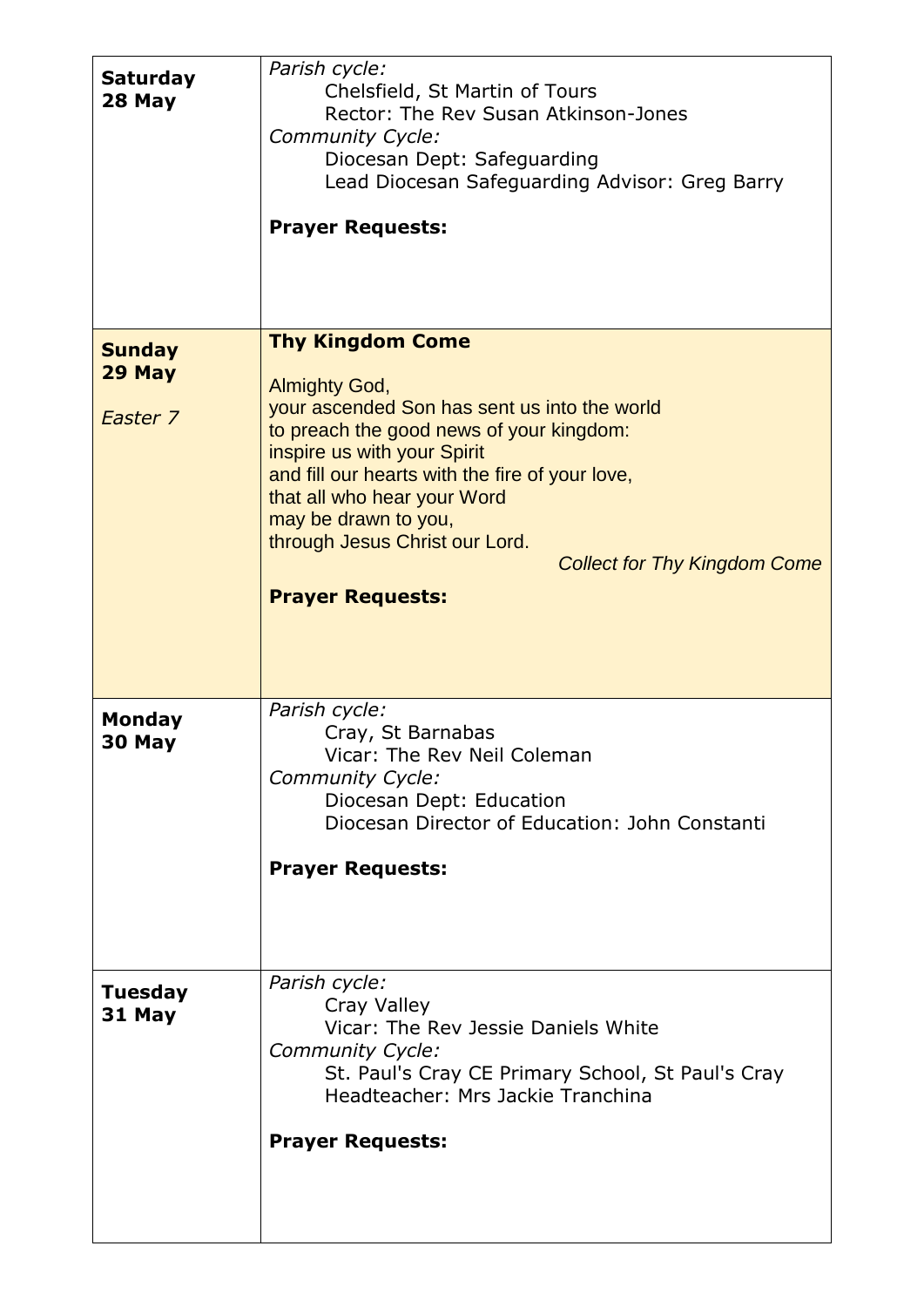| Wednesday<br>1 June       | Parish cycle:<br>Crofton, St Paul<br>Vicar: The Rev Canon Bimbi Abayomi-Cole<br>Community Cycle:<br>For our Brothers and Sisters in the Presbyterian<br>family of Churches<br><b>Prayer Requests:</b>                                                                                   |
|---------------------------|-----------------------------------------------------------------------------------------------------------------------------------------------------------------------------------------------------------------------------------------------------------------------------------------|
| <b>Thursday</b><br>2 June | Parish cycle:<br>Cudham, St Peter and St Paul, and Downe, St Mary<br>Magdalen<br>Vicar: The Rev John Musson<br><b>Community Cycle:</b><br>Cudham CE Primary School, Cudham<br>Headteacher: Mrs Julia Evison                                                                             |
|                           | <b>Prayer Requests:</b>                                                                                                                                                                                                                                                                 |
| <b>Friday</b><br>3 June   | Parish cycle:<br>Farnborough, St Giles the Abbot and St Nicholas<br>Rector: The Rev Matthew Hughes<br>Community Cycle:<br>For all of the Queen's Platinum Jubilee events taking<br>place across the diocese this weekend<br><b>Prayer Requests:</b>                                     |
| <b>Saturday</b><br>4 June | Parish cycle:<br>Green Street Green, St Marys and Pratts Bottom, All<br>Souls<br>Rector: The Rev Susan Atkinson-Jones<br>Community Cycle:<br>Kent & Medway NHS & Social Care Partnership Trust<br>Chaplains: The Rev Ruth Bierbaum & The Rev Karen<br>Nelson<br><b>Prayer Requests:</b> |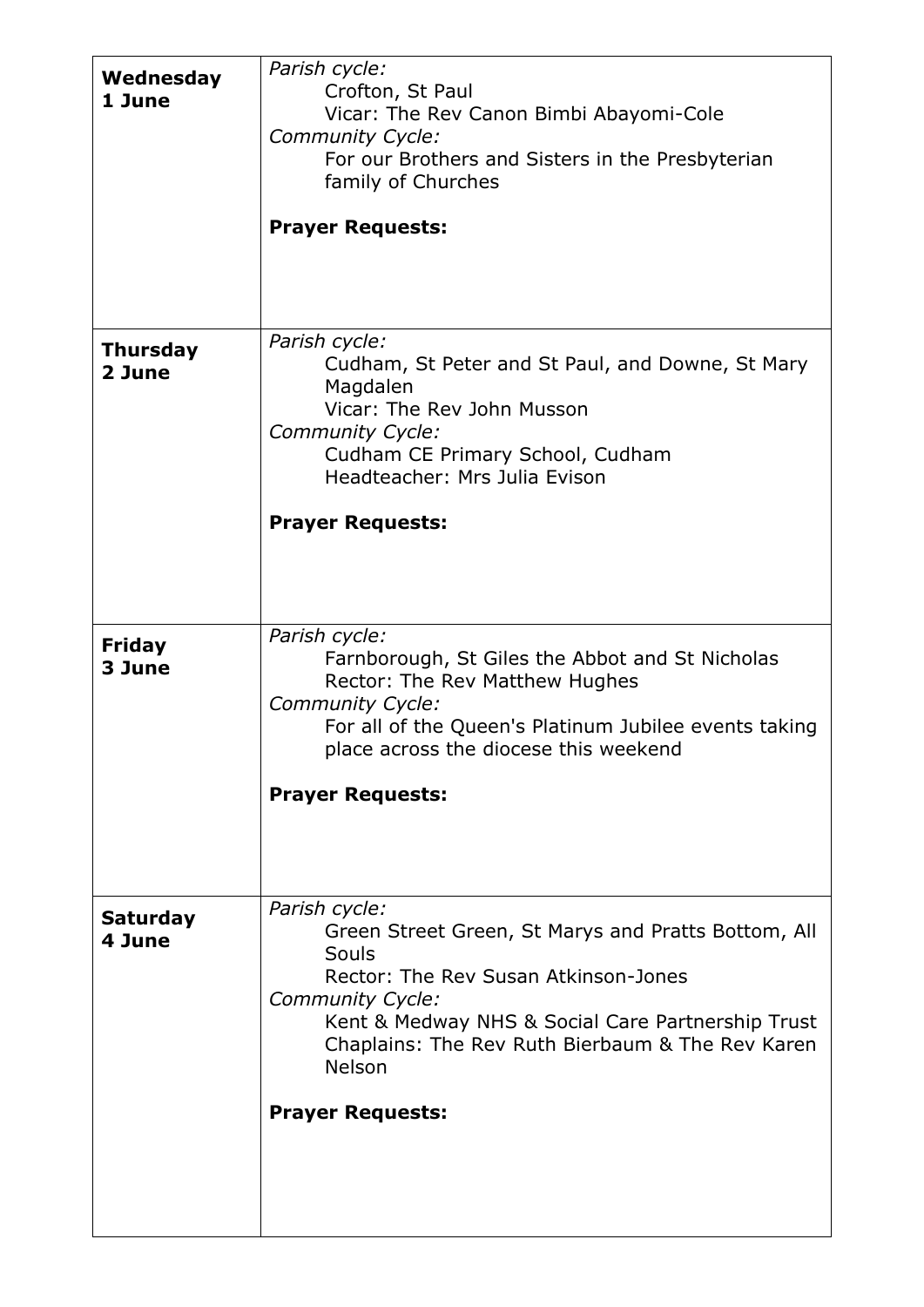| <b>Sunday</b>  | <b>The Queen's Platinum Jubilee</b>                                                                                                                                                                                                                                                                                                                                                                                                     |
|----------------|-----------------------------------------------------------------------------------------------------------------------------------------------------------------------------------------------------------------------------------------------------------------------------------------------------------------------------------------------------------------------------------------------------------------------------------------|
| 5 June         |                                                                                                                                                                                                                                                                                                                                                                                                                                         |
| Pentecost      | Almighty God, the fountain of all goodness,<br>bless our Sovereign Lady, Queen Elizabeth,<br>and all who are in authority under her;<br>that they may order all things<br>in wisdom and equity, righteousness and peace,<br>to the honour and glory of your name<br>and the good of your Church and people;<br>through Jesus Christ your Son our Lord.<br><b>Collect for HM The Queen's Platinum Jubilee</b><br><b>Prayer Requests:</b> |
| <b>Monday</b>  | Parish cycle:                                                                                                                                                                                                                                                                                                                                                                                                                           |
| 6 June         | Keston, The Parish Church                                                                                                                                                                                                                                                                                                                                                                                                               |
|                | Rector: The Rev Carol Morrison                                                                                                                                                                                                                                                                                                                                                                                                          |
|                | Community Cycle:<br>Keston CE Primary School, Keston                                                                                                                                                                                                                                                                                                                                                                                    |
|                | Headteacher: Mrs Julia Evison                                                                                                                                                                                                                                                                                                                                                                                                           |
|                |                                                                                                                                                                                                                                                                                                                                                                                                                                         |
|                | <b>Prayer Requests:</b>                                                                                                                                                                                                                                                                                                                                                                                                                 |
|                |                                                                                                                                                                                                                                                                                                                                                                                                                                         |
| <b>Tuesday</b> | Parish cycle:<br>Orpington, All Saints                                                                                                                                                                                                                                                                                                                                                                                                  |
| 7 June         | Vicar: The Rev George Rogers                                                                                                                                                                                                                                                                                                                                                                                                            |
|                | Companion Parish:                                                                                                                                                                                                                                                                                                                                                                                                                       |
|                | Mpwapwa, Parishes of Chitemo and Nyhinila                                                                                                                                                                                                                                                                                                                                                                                               |
|                | Community Cycle:                                                                                                                                                                                                                                                                                                                                                                                                                        |
|                | For the Pilsdon Community<br>Chaplain: The Rev Joss Walker                                                                                                                                                                                                                                                                                                                                                                              |
|                |                                                                                                                                                                                                                                                                                                                                                                                                                                         |
|                | <b>Prayer Requests:</b>                                                                                                                                                                                                                                                                                                                                                                                                                 |
|                |                                                                                                                                                                                                                                                                                                                                                                                                                                         |
|                | Parish cycle:                                                                                                                                                                                                                                                                                                                                                                                                                           |
| Wednesday      | Orpington, Christ Church                                                                                                                                                                                                                                                                                                                                                                                                                |
| 8 June         | Vicar: The Rev Dr Sharon Smith                                                                                                                                                                                                                                                                                                                                                                                                          |
|                | Community Cycle:                                                                                                                                                                                                                                                                                                                                                                                                                        |
|                | For the Safeguarding Executive Committee, meeting<br>today                                                                                                                                                                                                                                                                                                                                                                              |
|                |                                                                                                                                                                                                                                                                                                                                                                                                                                         |